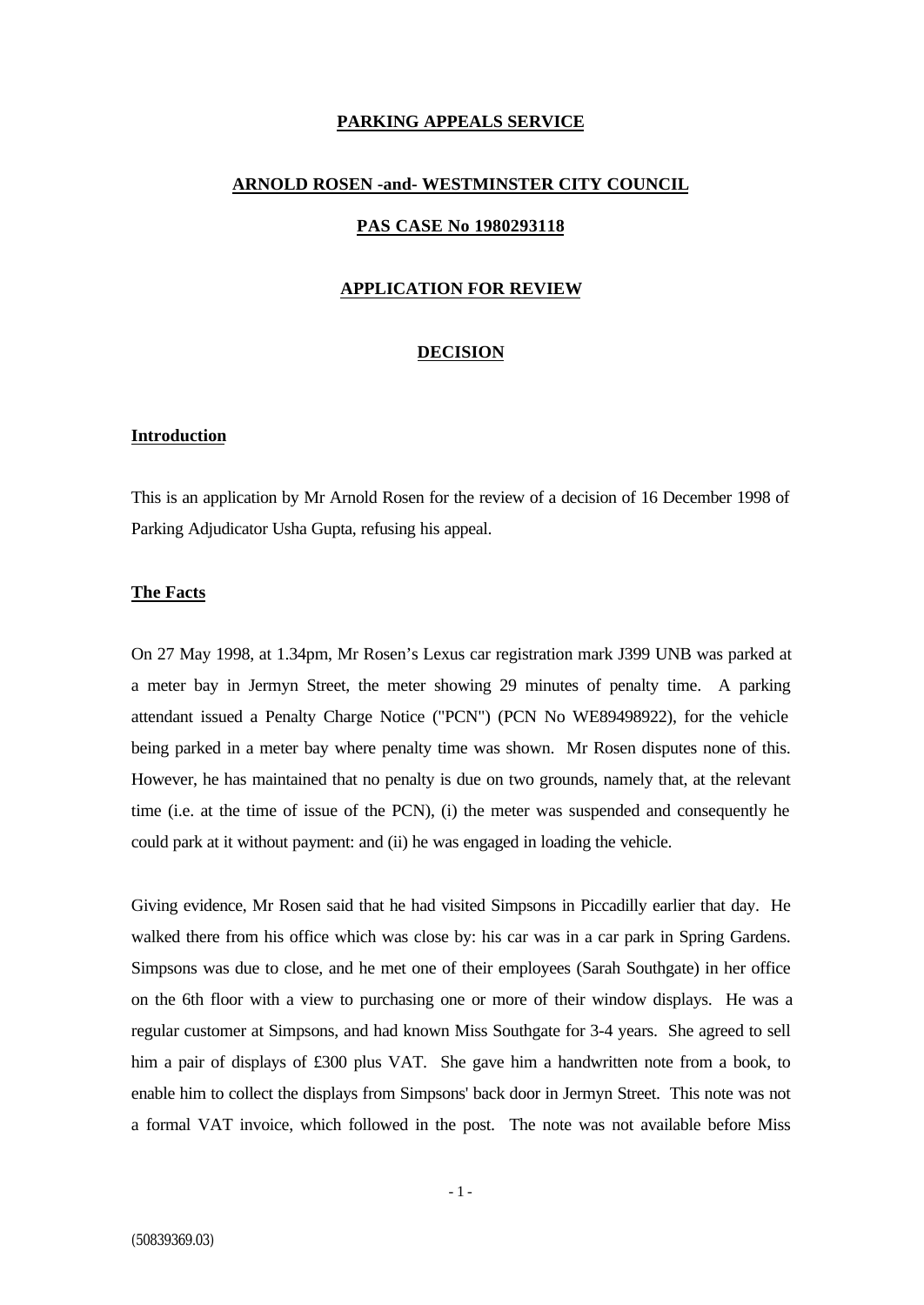Gupta, or at the first hearing before me: but Mr Rosen found it in late March when looking for something else. I will return to this collection note.

Mr Rosen said he then went to pick up his car, to collect the displays. It was then that he parked at the meter bay in Jermyn Street, by the back entrance of Simpsons. He said that, although none of the meters was hooded, unusually for that time of day there were no vehicles parked in the meter bays: and there were yellow bollards down the road. In his representations to the Council (following the issue of a Notice to Owner ("NTO")), he said that he thought the meter was "out of action" or suspended by police order. Before Miss Gupta he said he was shocked that there was going to be controversy about the suspension. He said he assumed he could park there without payment, and he was misled by the bollards: if he had thought the meter was functioning, he said he would have put a pound in it. However, he has tried to verify with the police that some form of suspension was marked at the relevant time. The Council have also made their own enquiries, of both their own suspensions and those prompted by the police. None of these enquiries has revealed any evidence of a suspension, or bollards in Jermyn Street, on that day. In the circumstances, Mr Rosen does not now rely upon there being any suspension.

However, he does rely upon a second ground, namely that he was loading. It is a defence for an owner to show that the vehicle was engaged in loading or unloading at the relevant time - the burden of proof being upon him, to the civil standard of balance of probabilities. This ground was not at the forefront in his representations to the Council against the NTO, or at the outset of his appeal: but it became apparent during the hearing before Miss Gupta that it was the main issue, and, before me, it was the sole substantive ground of appeal pursued. He said that he stopped at the meter simply to load the display panels that were stacked by the wall just inside the back security entrance to Simpsons. He tried to put one panel in the car, and it became quickly apparent that he could not get it in without risking damage to either the car or the panels or both. He said he telephoned from the Security Office on the Ground Floor to Miss Southgate's assistant, to say that he could not collect them. He said that it was whilst making this call that he was issued with the PCN: he was only inside for only a few minutes. He said it was no more than 5-7 minutes. When he came out, the parking attendant was in the process of putting the PCN onto the windscreen. He said he had a conversation with the parking attendant, in which he said he had parked to load: and, indeed, the attendant's contemporaneous written notes say: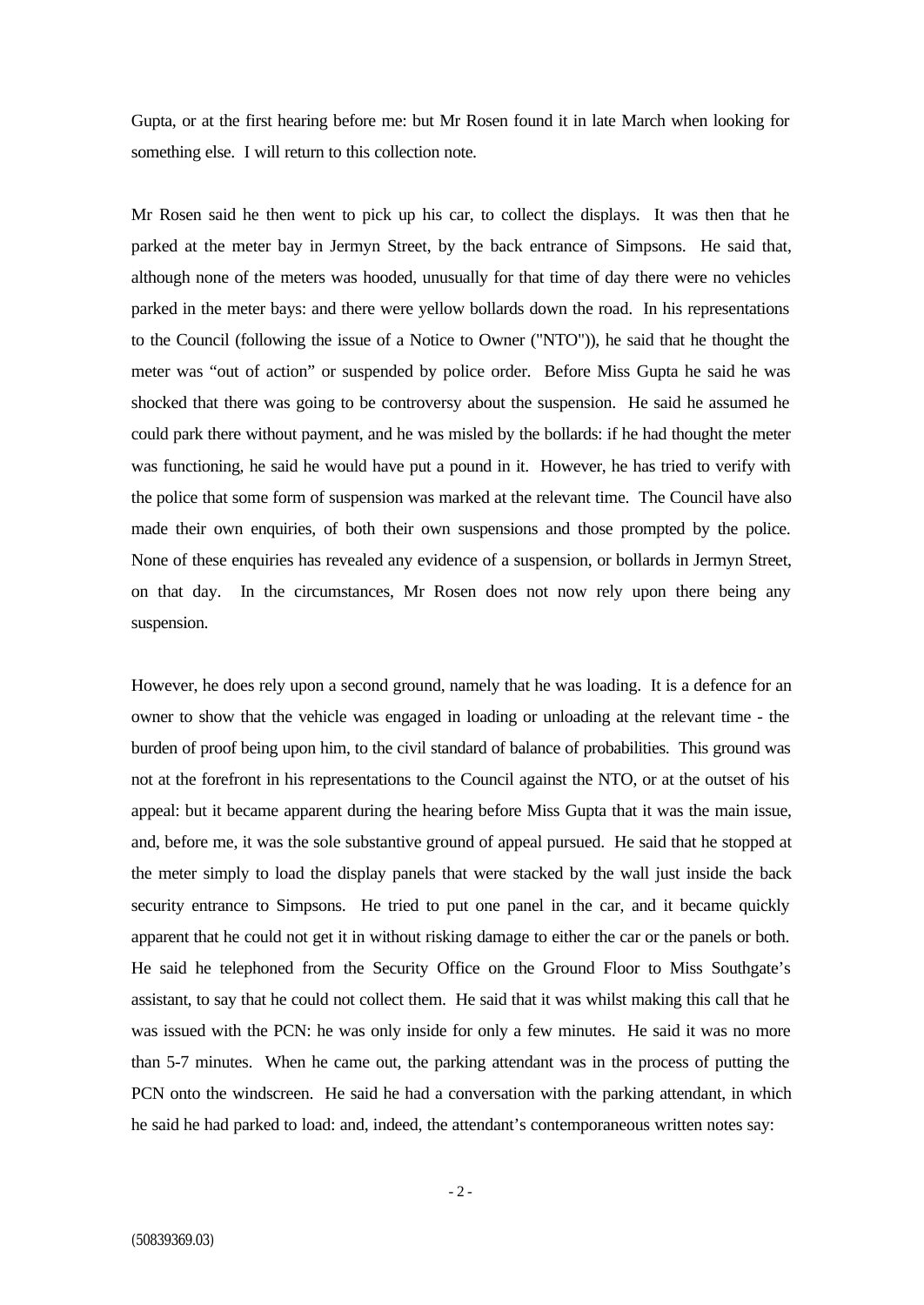"13.34 O/R [i.e. owner returned]. Said he'd just parked while loading to 'Simpsons'".

He then said that he saw a second parking attendant who said that the PCN given by the first attendant was invalid, because (as I understand it) of the suspension marked by the bollards. The Council have investigated this, and there is apparently no note in the notebook of any attendant who may have been in Jermyn Street at the relevant time, although attendants are instructed to make notes of any incident that occurs.

Before Miss Gupta, Mr Rosen said that, when he had arrived back at Simpsons, only three of the panels were there. He said he had to make enquiries about the fourth panel, which he did from the Ground Floor, by telephoning someone in Miss Southgate's office: and he asked the security guard to guard the car. He was upset that the guard did not do so: and a PCN was issued. He denied ever leaving the Ground Floor from the time he parked, until the time he went out and saw the attendant putting the PCN onto his car.

# **The 16 December Appeal Hearing**

Whether an activity falls within the definition of "loading" is largely a matter of fact and degree. It has been said:

"At some point there will be a fine line between what is acceptable and what is not. It seems to me that the driver should normally be covered during unexpected delays (as the driver waiting for the parcel was in Macleod -v- Wojkowska [1963] SLTN 51) but if he embarks on some other activity such as going off for refreshment or starting some other work it will be difficult for him to say that the process of delivery/collection is still continuing" (Jane Packer Flowers -v- Westminster City Council, PAS Case No 1960034955).

In this case, the Council do not suggest that Mr Rosen would not have been covered by the loading exemption simply because he could not get the panels into his car, or had to telephone upstairs in Simpsons because of that or because one panel was missing. The real issue was whether Mr Rosen's version of events is accepted, and accepted as satisfying the burden of proof that was upon him.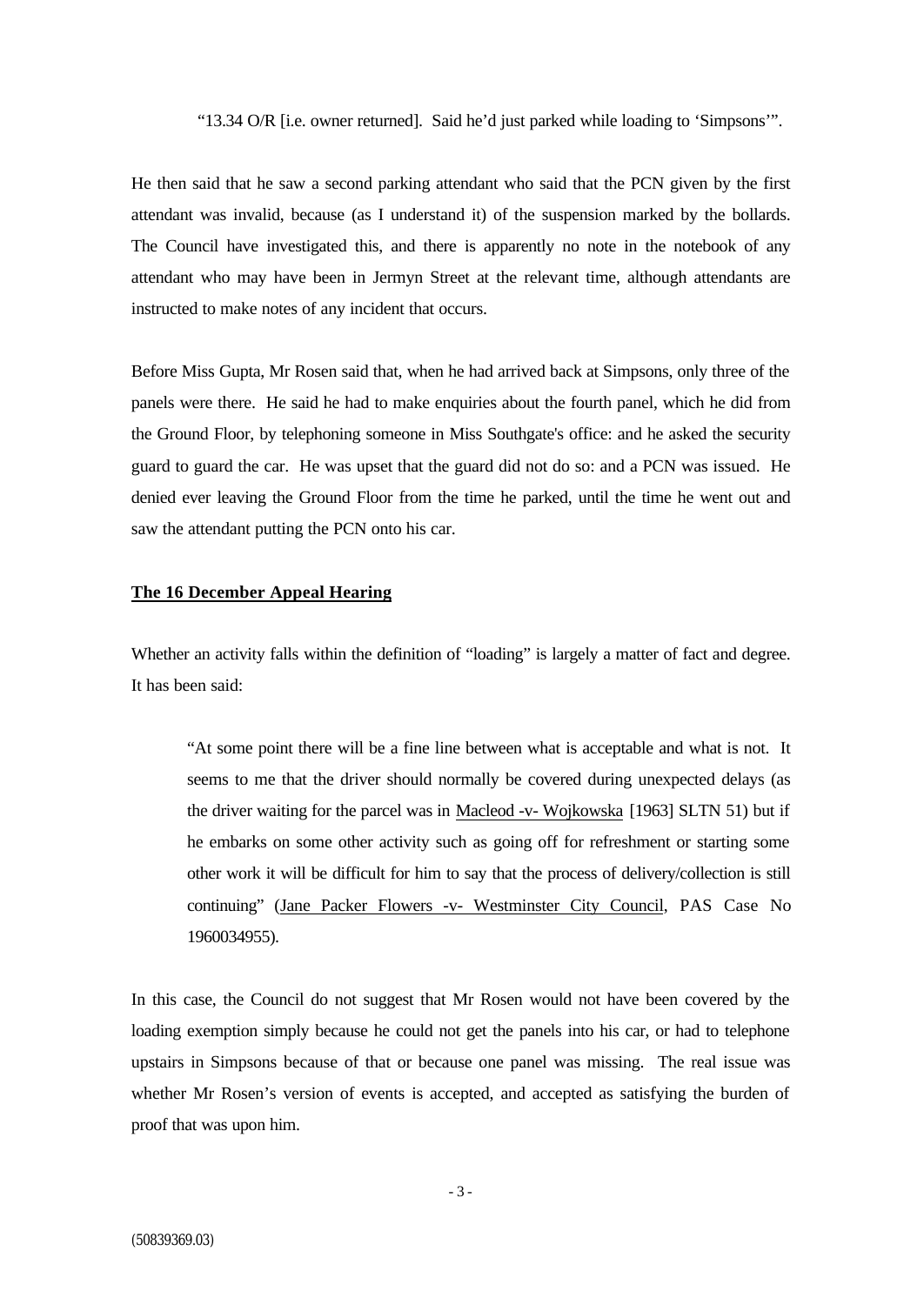Mr Rosen did not produce any documentary evidence that he was loading (i.e. collecting the panels) at the relevant time. Although the Council had pressed him for such evidence (e.g. in their letter of 26 August 1998, rejecting his representations, the Council said that the PCN would be cancelled if documentary evidence of loading were provided in the form of a delivery note, or in this case presumably a collection note), none was forthcoming. However, as Miss Gupta recognised towards the end of the 16 December 1998 hearing before her, for some time the focus of Mr Rosen's representations had been that the meter was suspended in such a way that he could park there without any payment. It was really only during the course of that hearing that it became clear that the real issue was whether he was engaged in loading. Once it became apparent that that was the real issue, Miss Gupta appeared minded to give Mr Rosen an opportunity (i.e. an adjournment) to obtain evidence that he was collecting the panels that day. Because it seemed that the collection note to which I have referred was thought no longer to be available, she appeared to have in mind a letter or statement from someone at Simpsons. Mr Rosen said that, if that evidence was required, he would get it: but he did not say expressly whether or not he wished to have an adjournment or not. He responded by asking a question of the Council, namely whether they were prepared to accept his evidence - and the hearing then proceeded to consider the issue of the credibility of the evidence Mr Rosen had put forward. The question of an adjournment was not revisited.

Following the submissions made, Miss Gupta was not satisfied that Mr Rosen had discharged the burden of proof with regard to loading, and she dismissed the appeal. In her decision, she said:

"Mr Rosen challenges this PCN on the basis that he was loading and therefore no contravention occurred. Having heard from him and from Westminster City Council and considered all the evidence I find as a fact that he was not loading and in those circumstances the appeal is refused."

### **The Application for Review**

Mr Rosen now applies to review that decision on the basis that the interests of justice require it, because the manner in which Miss Gupta conducted the hearing was procedurally unfair, and she erred in finding that he was not loading at the relevant time.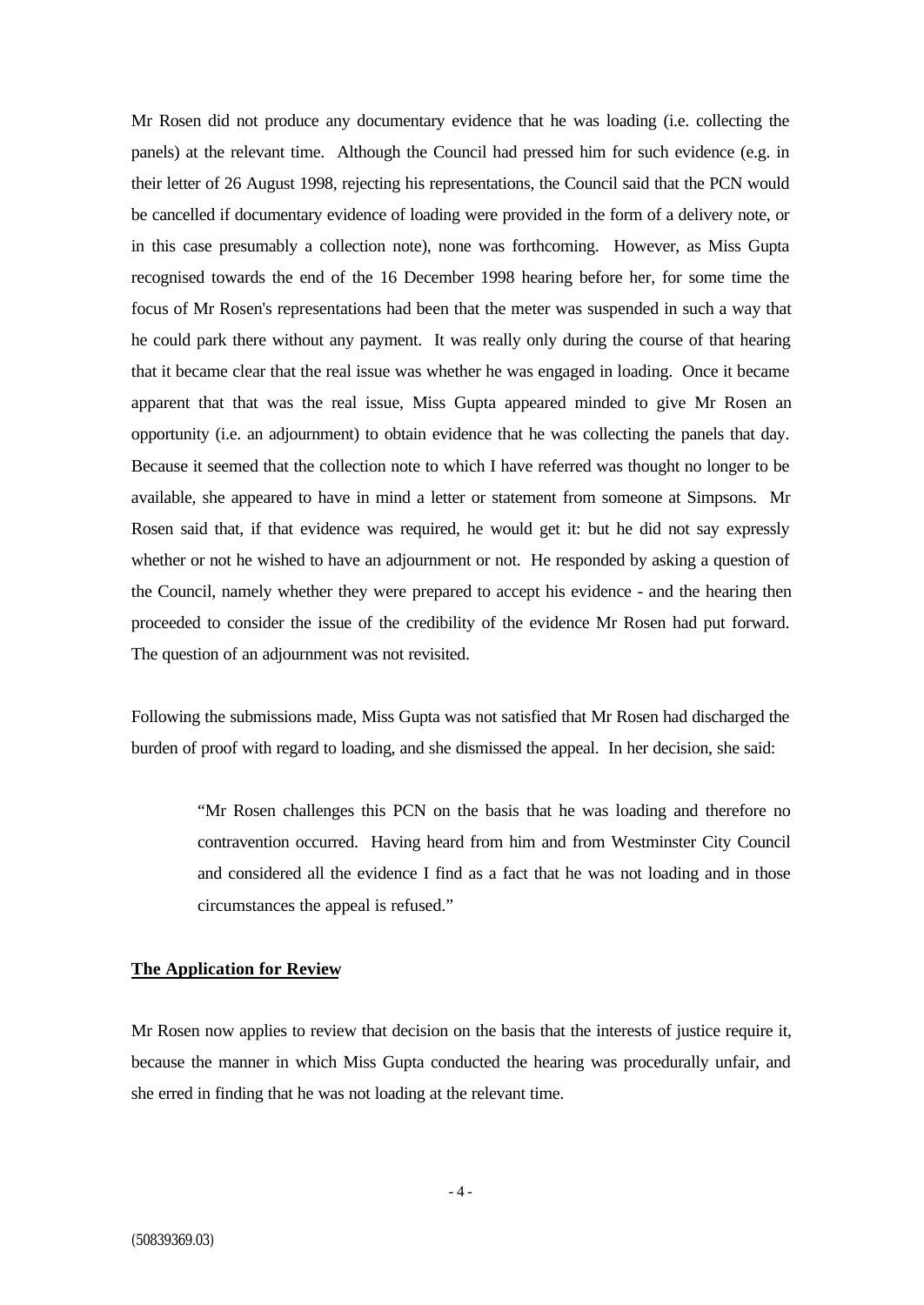The application for review was the subject of an oral hearing before me on 14 March 1999. Mr Rosen attended, and made both written and oral submissions. He was accompanied by an assistant solicitor from his office, Miss Cavalier. Mr Symes and Ms Brook attended for the Council. During that hearing, it became clear that there were substantial differences between Mr Rosen and the Council as to the manner in which the hearing before Miss Gupta was conducted, and even as to what was said by Mr Rosen giving evidence at that hearing. Consequently, the hearing was adjourned to allow the parties and me an opportunity to hear the tape recording of the original hearing. A transcript was not made, because of the potential cost of that exercise: but both Mr Rosen and I have taken the opportunity of listening to the tape of the earlier hearing. Following that, Mr Rosen asked for a further opportunity to make oral submissions to me, which were made at a further hearing on 21 April. The Council have declined the opportunity to hear the tape recording and to attend the further hearing: but they have submitted further written submissions.

### **Allegations of Gross Procedural Irregularity**

First, I wish to deal with Mr Rosen's suggestion that there were gross procedural irregularities in the hearing conducted by Miss Gupta. In his written submissions on the review, Mr Rosen says:

"In December 1998 I appeared before a lady barrister who made a travesty of the hearing... The hearing before Miss Gupta was neither independent, nor impartial, nor fair"

Miss Gupta is a barrister of some 15 years call, and has been a Parking Adjudicator since 1993. She also sits as a judge of the Crown Court as an Assistant Recorder. She is, consequently, experienced at sitting in a judicial capacity. I should say at the outset that I find no substance in any of these serious allegations made in respect of her general conduct of the case.

Mr Rosen's complaints can be broken down into broad categories, as follows:

(i) Mr Rosen criticises Miss Gupta for being partisan, or biased. In various documents he has said: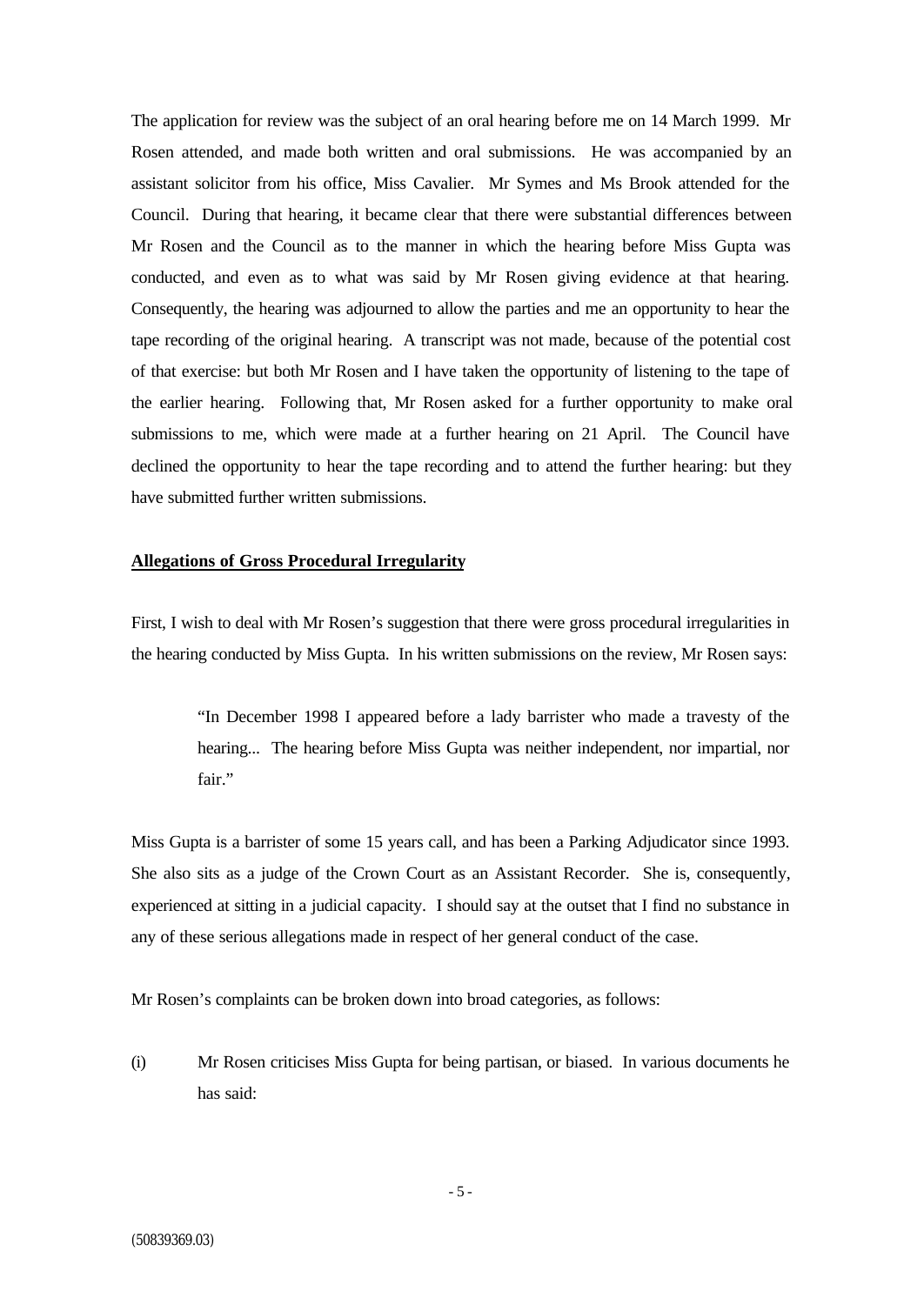"However, from my view point, she saw herself as a prosecutor and gave me the impression that she was determined to establish that this was a unmeritorious case. She from start to finish gave me the impression that she had adopted a mind set..."

"At every turn the Adjudicator... wanted to level an accusation of dishonesty towards [me].... "

"At the end of those proceedings, the representative of the City of Westminster actually shook hands with [Miss Gupta] and congratulated her on her performance."

"The Adjudicator was not independent of [the Council] representative. The Adjudicator's conduct to the... representative was deferential by contrast to her manner towards [me] which was at first sceptical and thereafter cynical."

"A hearing of the tape in comparison of the written submissions throughout by the Applicant will indicate that the Adjudicator was not independent or impartial..."

I have listened to the tape of the hearing, and the picture painted by Mr Rosen is not one borne out by it. I do not consider there was anything said by Miss Gupta to suggest that she was anything other than impartial. Indeed, at the 21 April hearing before me, Mr Rosen accepted that, shortly before the end of the hearing (when Miss Gupta was asking him whether he wished to have an adjournment to obtain and lodge evidence from Simpsons with regard to the collection of the panels), Miss Gupta was behaving absolutely correctly. Up to that point in the hearing, in my view, Miss Gupta conducted the case in exemplary fashion. There is nothing in the tone or substance of what was said during any part of the hearing to suggest that Miss Gupta was partisan or biased, or that she had closed her mind against allowing Mr Rosen's appeal. Mr Rosen's immoderate criticism of her has no basis whatsoever.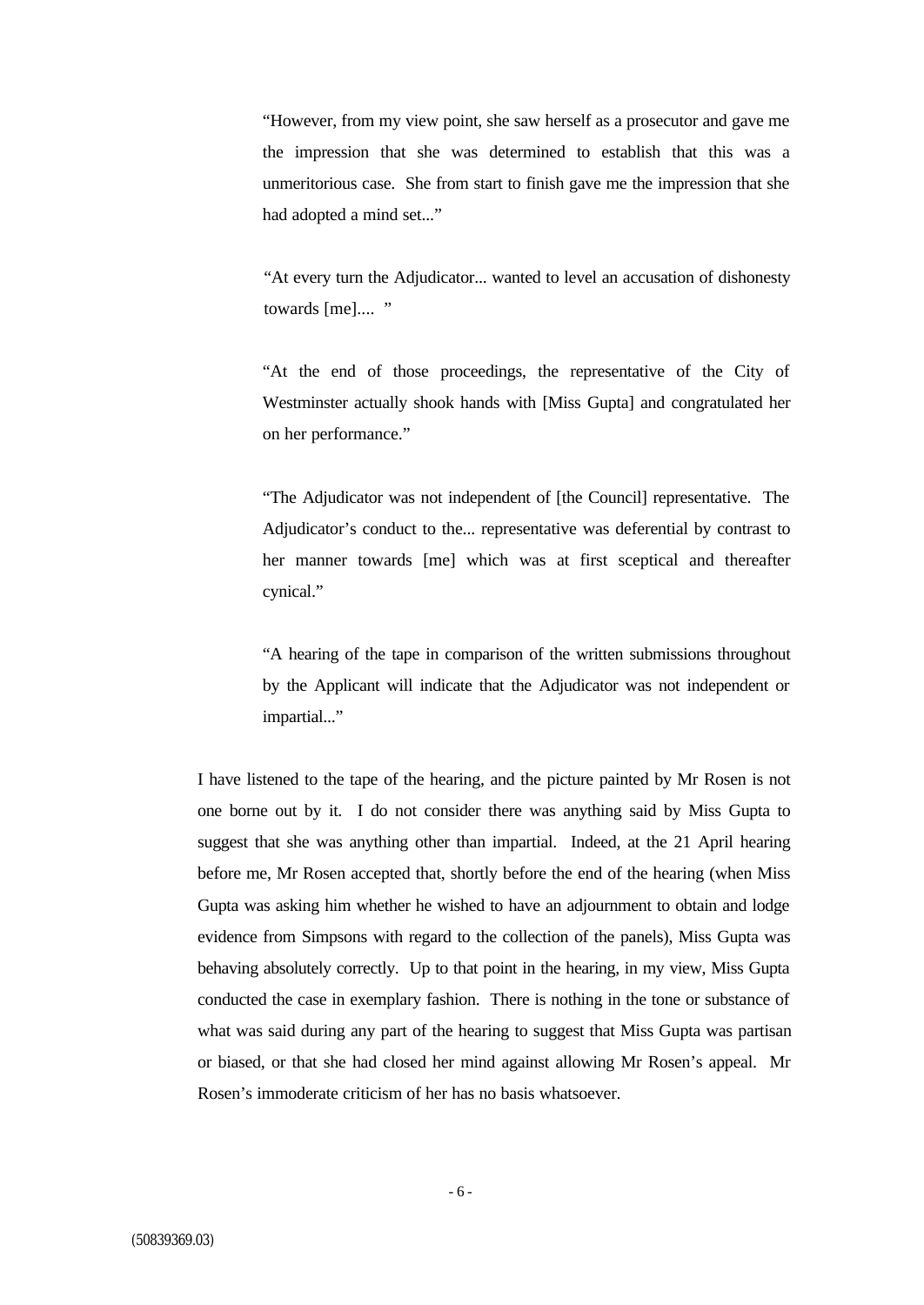Dealing with the specific matters raised by Mr Rosen, far from levelling an accusation of dishonesty against Mr Rosen, the Adjudicator indicated that no one was accusing him of being a liar: but, as the burden of proof was on him to show he was loading at the relevant time, it was proper for his evidence to be tested. There is no reference on the tape at the end of the hearing to the Council's representative "congratulating" Miss Gupta, or making any other inappropriate remark. Although it is convention that the Adjudicator does not shake hands with either party, proceedings in this tribunal are relatively informal and occasionally one party instinctively shakes the hand of the Adjudicator at the end, meaning nothing but courtesy by it. From the tape, there is no evidence that this happened in this case. If it did, in the circumstances, I do not consider it was of any moment.

(ii) Mr Rosen complains that Miss Gupta was, effectively, oppressive. In his letter of 11 January, he said:

> "The local government officers were permitted to intervene at will... The Adjudicator herself interrogated me and did not, without regular interruption, permit a narrative to be given by me...."

He describes her as becoming "ultra-impatient". In his written submissions to me, he said:

> "The Adjudicator conducted an interrogation and did not permit the story of the Applicant to be told with coherence...[She] permitted interruptions from the [Council] at any stage without discipline of any kind despite the fact that she as a member of the English Bar would know that no Judge sitting in open Court would tolerate any such interruptions of that kind. [She] accepted argument from [the Council] when permitting such interruption... At no time did the Adjudicator give the Applicant any opportunity or fair opportunity of listening to the evidence given by him."

This complaint is effectively a further complaint that Miss Gupta was not fair or evenhanded in her conduct of the hearing.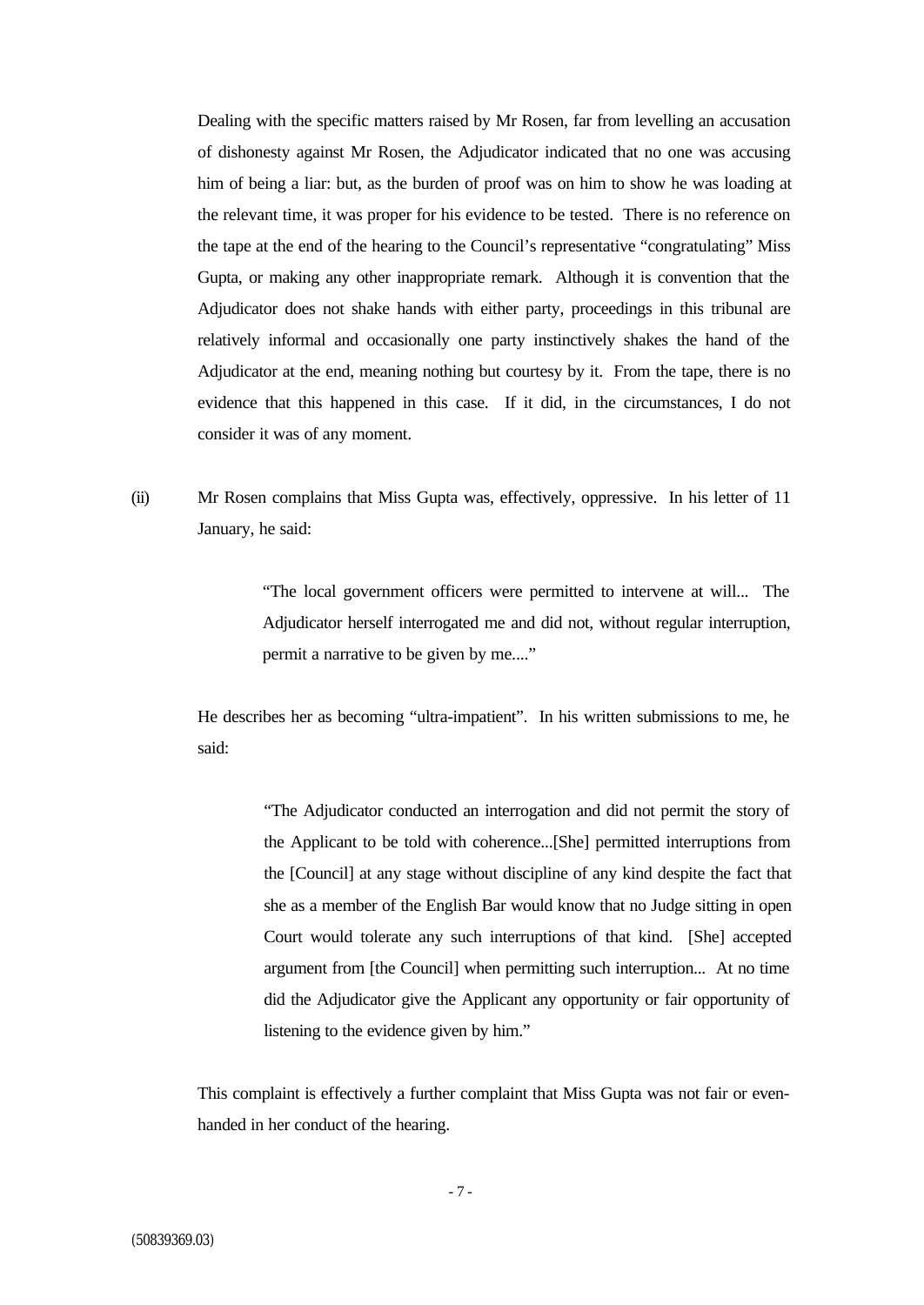Having listened to the tape, I find that there is no evidence to suggest that Miss Gupta did not allow Mr Rosen properly to put his case. According to the computer record, the hearing (set down for 15 minutes) lasted nearly well over an hour. Mr Rosen was represented by Counsel (Mr Edward Lee MP) who expressly indicated that he was Mr Rosen's legal representative for the purposes of the hearing, and Mr Rosen was given more than a reasonable opportunity to give his evidence and put his submissions, and did so. It is simply wrong to suggest that he was consistently or improperly interrupted when doing so, whether by Miss Gupta or those representing the Council. An adjudicator is given a wide discretion as to how to conduct a hearing, and is required to avoid formality as far as he or she properly can (Regulation 9 of the 1993 Regulations). Indeed, the limiting of formality is one of the very purposes behind the statutory scheme of The Road Traffic Act 1991 which took disputes concerning parking penalties out of the Court system. The fact that the hearing before Miss Gupta was not as formal as a Court hearing before a judge is not a criticism that can properly be made. The conduct of the hearing must, of course, be in accordance with the rules of natural justice which require each party to have a proper opportunity to put his case. The lack of full formality does not undermine that requirement. But I am in no doubt that Mr Rosen had that opportunity.

(iii) Mr Rosen criticises both the Council and the Parking Appeals Service, for the resources they have devoted to this case. With regard to the PAS, in his written submissions to me, he said:

> "I am still angry ... at my treatment by ... the Parking Appeals Service ... for spending 70 plus minutes considering the case and then determining that I was untruthful."

He also said:

"It is not only disproportionate to demand of any Applicant that they should pay £400 for a transcript when the Fixed Penalty Notice (sic) is £30. In addition, the [Council] have raised costs by levelling an oblique accusation of forgery."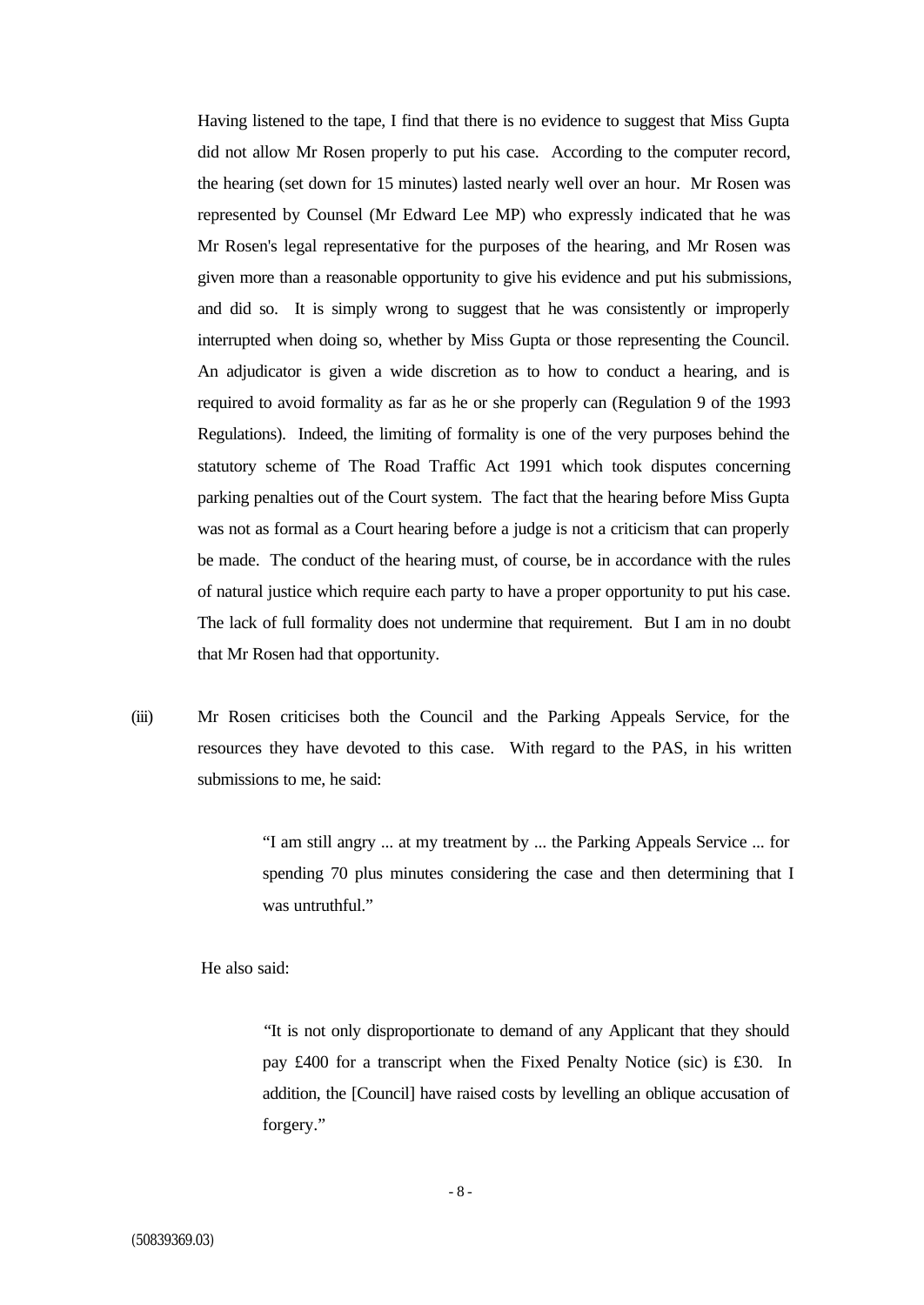Whilst it is true that all steps in all judicial processes should be proportionate to the issues and money involved, I do not consider Mr Rosen has any legitimate complaint against Miss Gupta for allowing him the time to develop his evidence and arguments as she did. Neither Miss Gupta nor the Council were responsible for unduly extending the original hearing.

So far as the costs of a transcript of the original hearing are concerned, I believed that £400 for a transcript was difficult to justify, which is why I directed the exceptional course that the parties and I be given an opportunity of listening to the tape recording of that hearing. The way in which this was dealt with is not criticised by Mr Rosen. So far as his suggestion that the Council raised costs "by levelling an oblique accusation of forgery" is concerned, the Council pointed out to Mr Rosen and to Miss Gupta and to me apparent inconsistencies in the evidence that led them to doubt that Mr Rosen was loading his vehicle at the relevant time. As the burden of proof was on Mr Rosen to show he was loading, that was perfectly legitimate. I do not see how unnecessary costs were incurred by the Council taking this course.

(iv) Mr Rosen finally suggests that Miss Gupta made a finding against him, with regard to whether he was loading, in the absence of evidence entitling her to do so. It is trite to say that any tribunal can only act on evidence presented to it. However, the weight given to various pieces of evidence is a matter for the tribunal alone. The burden of proof was on Mr Rosen to show that he was engaged in loading his vehicle at the time the PCN was issued. There was clearly evidence before Miss Gupta upon which she could make the finding that she did make.

> Mr Rosen made much of one particular piece of evidence, and the way in which Miss Gupta dealt with it. As I have already indicated, in his evidence, Mr Rosen said that, after receiving the PCN, he saw a second parking attendant who (Mr Rosen said) told him that the PCN should not have been issued, apparently because the suspension of the meter. This is not a ground upon which Mr Rosen now pursues his appeal: and whether this incident happened or not can only go to Mr Rosen's credibility. Mr Rosen is wrong when he says (in his letter of 11 January 1999 to the Chief Adjudicator) that Miss Gupta stated categorically that she knew that all parking wardens made notes of anything significant. Miss Gupta merely said that parking attendants were trained to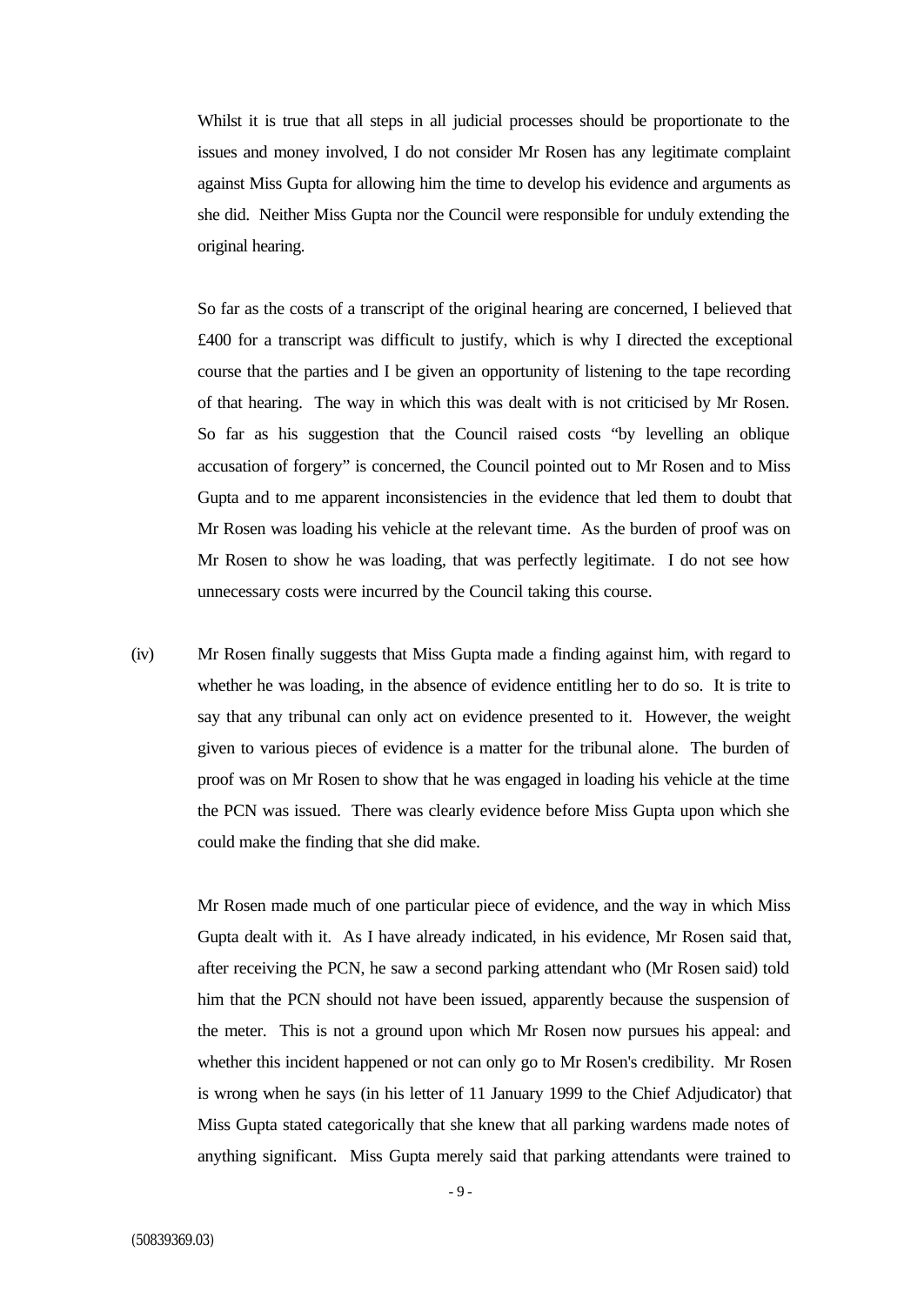take notes of such incidents and, had the second parking attendant acted in accordance with his training, he would have made a record in his notes that he had spoken to Mr Rosen. That was something Miss Gupta could properly take into account: although it seems to me from listening to the tape of the hearing that this point was not crucial to her finding that Mr Rosen was not loading.

Paragraph 9(2) of the 1993 Regulations provides:

"... [T]he adjudicator shall conduct the hearing of an appeal in such manner as he considers most suitable to the clarification of the issues before him and generally to the just handling of the proceedings; he shall so far as appears to him appropriate seek to avoid formality in the proceedings."

The Regulations therefore provide a considerable discretion in an adjudicator as to how he or she conducts a particular appeal. During the course of the hearing, Miss Gupta properly strove to identify the real issue between Mr Rosen and the Council which, during the course of the hearing, changed from (if I may be permitted to use this shorthand) the "suspension of the restriction" point to the "loading" point. Having identified the issue, she attentively read and listened to the evidence and submissions on it.

Mr Rosen has made serious suggestions as to Miss Gupta's partiality and competence. Having listened to the tape of the original hearing - and Mr Rosen's submissions in respect of it - I do not consider that any of these suggestions have any substance. That such allegations have been made of an experienced tribunal by a solicitor, without any evidence to support them, is a matter of great regret.

### **The Substantive Review**

However, these allegations, ill-founded as they are, appear to me to be of little relevance to this review. This case concerns a £60 penalty for parking at a meter showing penalty time. The only issue is whether Mr Rosen was engaged in loading at the time the PCN was issued. That issue is a simple one. It is again a matter of regret that the investigation of the wide-ranging issues raised by Mr Rosen have led to the production of large numbers of documents, and the need to have three lengthy hearings.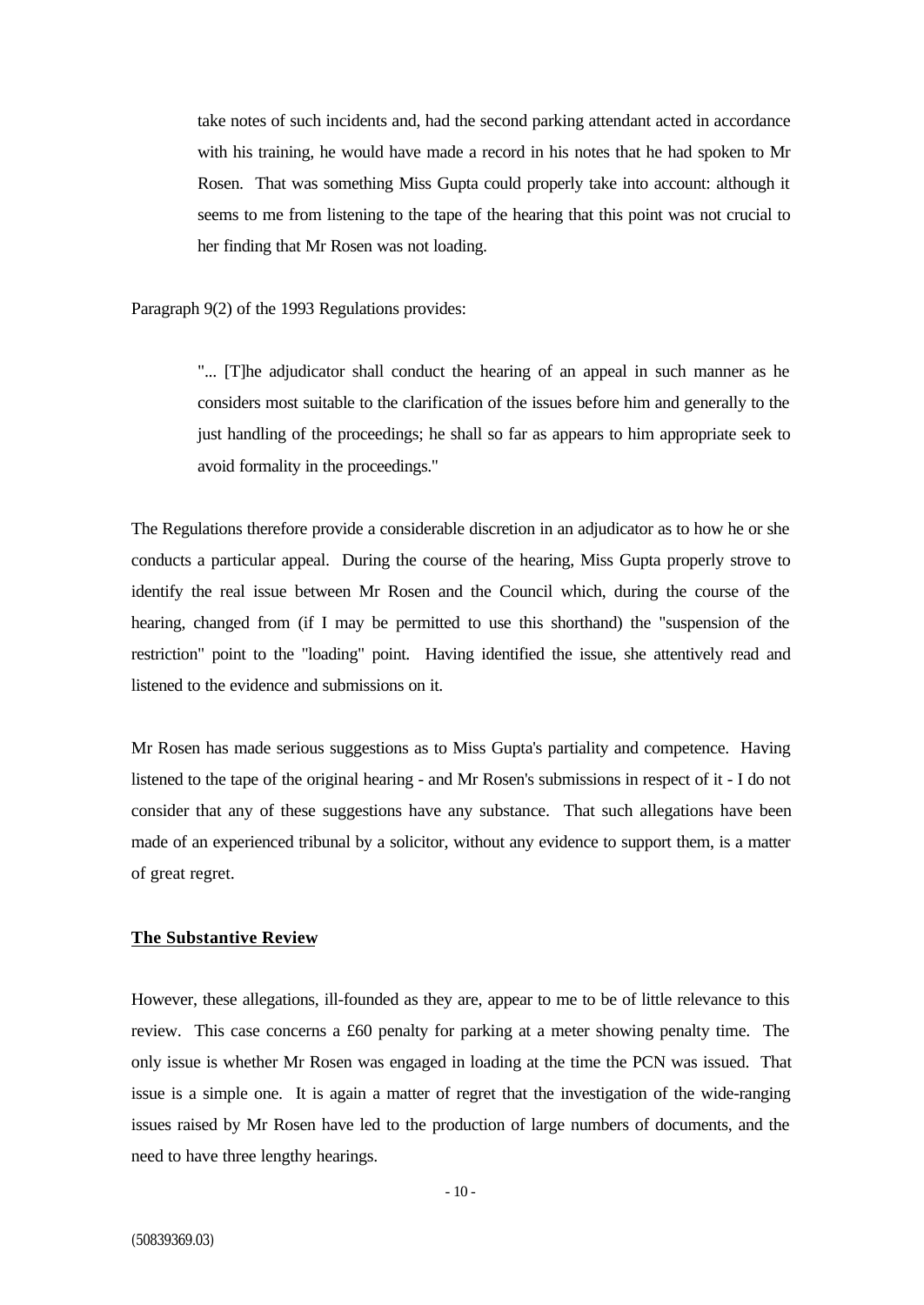As with many cases in which the loading/unloading defence is raised, however, there was in this case a problem for Mr Rosen in that he had the evidential burden of proving the defence. From the outset, the Council requested documentary evidence that he was loading at the relevant time. They clearly indicated that, if cogent evidence were provided, they would cancel the PCN and NTO and not pursue any penalty. Although documentary evidence of loading is not necessarily determinative, it can understandably be very persuasive, either when put before the Council in response to an NTO or before an adjudicator in an appeal. Indeed, before Miss Gupta, the Council indicated that the only reason why Mr Rosen had been pursued for a penalty was the dearth of evidence: Mr Symes for the Council said that, if and when they had that evidence, they could cancel the PCN.

With regard to the potential evidence that might have been available, there was of course the collection note produced by Miss Southgate, referred to above. As I have said, that was made available to neither the Council nor Miss Gupta. From the correspondence, it seems that at one stage Mr Rosen thought that it was with his accountants. By the time of the March 1999 hearing before me, it seems that Mr Rosen believed the note to have been irretrievably lost.

In the absence of harder evidence, before Miss Gupta, matters which went to the credibility of Mr Rosen's oral evidence gained a great significance. There was lengthy consideration of whether Mr Rosen had a conversation with a second attendant, about the suspension of the bay and the validity of the PCN: there was a further discussion at the end of the hearing about perceived internal inconsistencies in Mr Rosen's own evidence.

Mr Rosen now seeks to adduce further evidence before me. First, he has found the collection note prepared by Miss Southgate. He says that he found this, in a place it ought not to have been, when he was looking for an address. It came as a complete surprise to him. Second, he has submitted a statement from Miss Southgate, broadly confirming his version of events on 27 May 1998, and exhibiting a copy of that self-same collection note which (she confirms) was "to enable the goods to be passed at the security desk by the exit at the back of Simpsons".

The Council have expressed surprise that the collection note has only just been found and produced, despite many requests of Mr Rosen to produce documentary evidence of the collection and many opportunities given to him to produce it. However, this was precisely the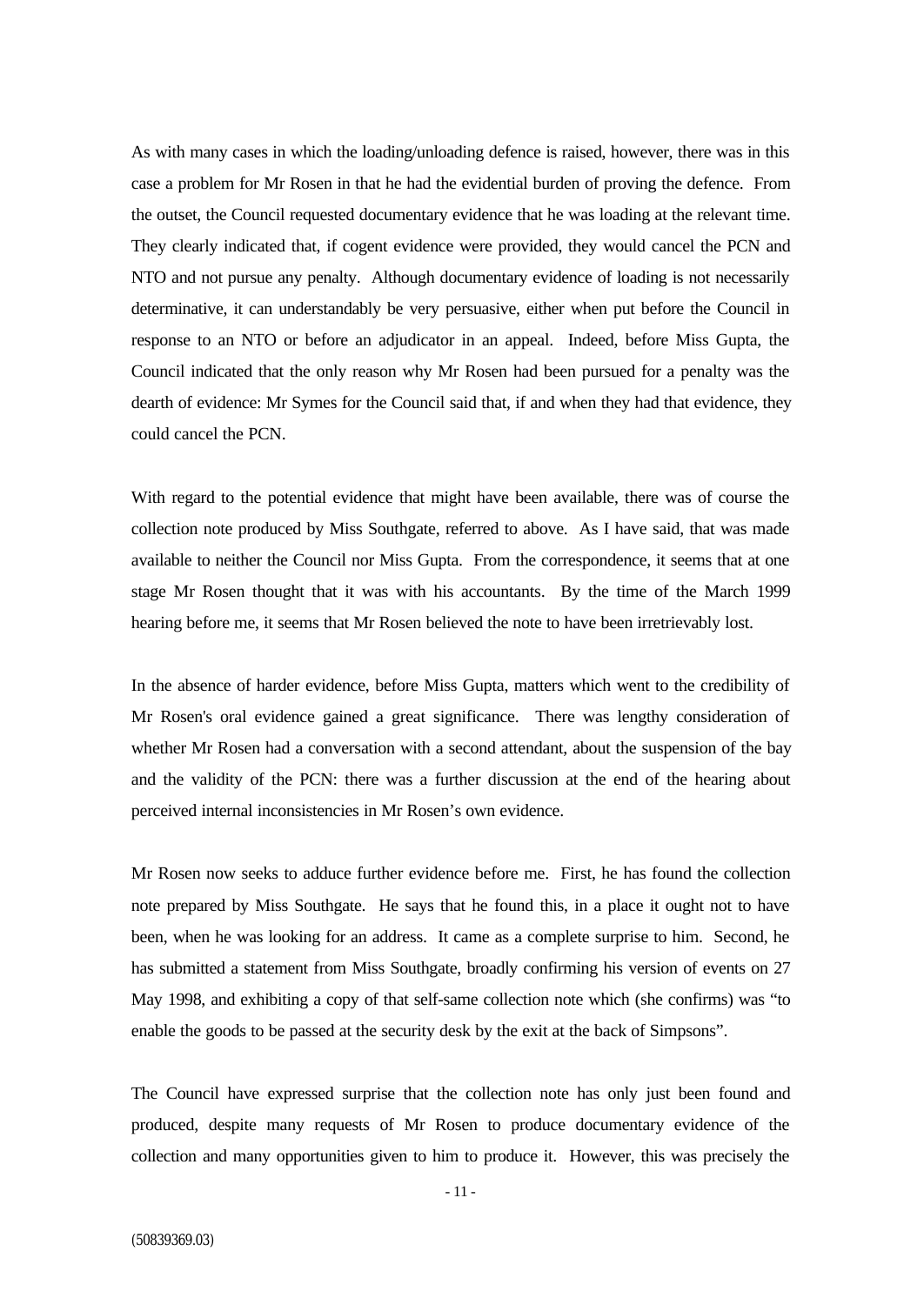sort of evidence requested by the Council on numerous occasions: and the sort of evidence Miss Gupta clearly had in mind when she asked Mr Rosen whether he wished to have an adjournment, towards to the end of the hearing before her.

I have no doubt that the note is a genuine document. It is a Simpsons' standard form. It is dated 27 May 1998. It is addressed to Mr Rosen. It is headed "Supplier's Inspection Note" and has a unique number. It says: "The articles listed below are the property of Simpson (Piccadilly) Limited and should be returned to us no charge". Miss Southgate's signature is in a box entitled "Buyer's Signature". The standard form was clearly not intended for the purpose for which Miss Southgate used it that day. The text reads:

"2 paintings @ £150 each £300 + VAT 17.5%. To be collected 1.30pm Wed 27th March Invoice to follow".

Although the Council query the date for collection, "27th March" is an patent error for "27th May". Not only would a March collection date not make sense in a document dated May, but 27 *May* was a Wednesday (27 *March* 1998 being a Friday). I accept that this document was produced by Miss Southgate, to enable Mr Rosen to collect the panels from the back entrance of Simpsons that day: it was sufficient authority for Simpsons' own security guards to release the panels to the possessor of it.

As I have said, this was the very evidence sought for months by the Council, and at the hearing by Miss Gupta. Had this document been available to the Council at the NTO representations stage, I would hope that they would have cancelled the PCN and NTO as they said they would do on the furnishing of such a document as this, and not pursued the penalty further. The collection note alone is very cogent evidence, that utterly over-shadows the less substantial evidence that was before Miss Gupta. It is of course made more compelling by Miss Southgate's statement. Taken with the contemporaneous note taken by the parking attendant that Mr Rosen had referred to loading when he returned to his car, on all of the evidence I am satisfied that Mr Rosen was engaged in loading at 1.34pm on 27 May 1998, when the PCN was issued. Indeed, had she had this new evidence before her, I have no doubt that Miss Gupta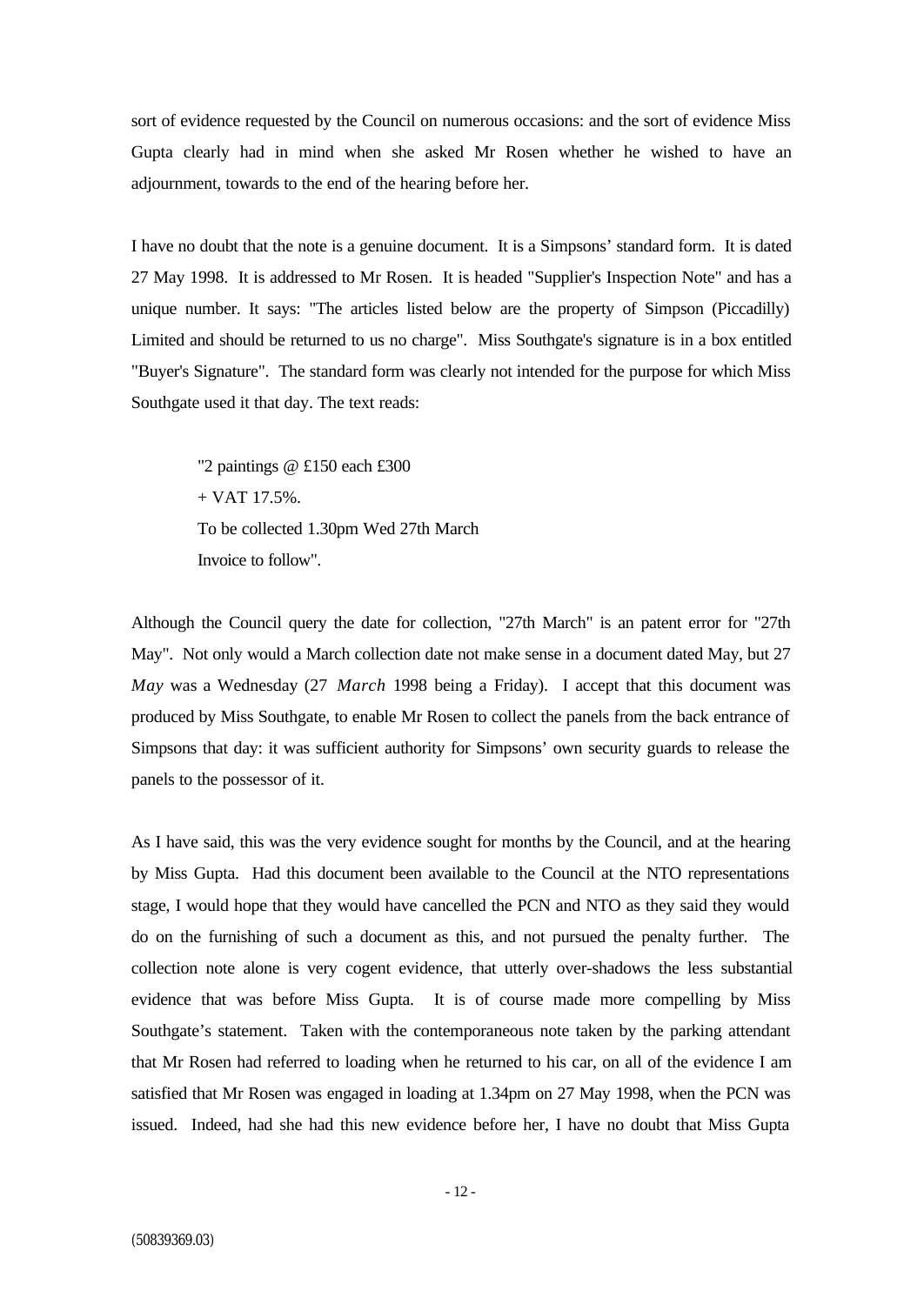would also have been satisfied that Mr Rosen had discharged the burden of proof that rested upon him.

Consequently, the issue which I have to decide is whether to allow Mr Rosen to rely upon the collection note at this stage. Clearly, his production of it is very late indeed. At all relevant times, it was in his own possession. It is for each party to adduce the evidence upon which it relies, in time for the appeal hearing. Even if Mr Rosen could not find his copy of the collection note, he could have obtained a statement from Miss Southgate, which he only obtained on 20 April 1999. Furthermore, the Courts have repeatedly stressed the importance of the principle of finality when they have considered the decisions of tribunals against which there is no right of appeal. It is trite law that a review is not an appeal, and there is no right to a review simply because the original tribunal made (or may have made) an incorrect finding. Bearing in mind the importance of the principle of finality of tribunal decisions, it is only with reluctance that I would re-open a factual issue.

Nevertheless, in this case, I accept Mr Rosen's version of events as to how he came to find the collection note, which in my view is clearly a genuine document. As I understand it, he had looked for it and thought it irretrievably lost, but he found it in an unexpected place when looking for another document. I accept that it was not his fault that he had not found it before.

Furthermore, it is clear from what was said at the December 1998 hearing before Miss Gupta that the "loading" issue was not at the forefront of anyone's mind until that hearing. As I have said, towards the end of the hearing, Miss Gupta appeared minded to grant an adjournment to enable Mr Rosen to get evidence from Simpsons. Mr Rosen never expressly responded to the question as to whether he wished to have an adjournment: and the hearing then moved back into the issue of the credibility of the evidence Mr Rosen had submitted, which resulted in Miss Gupta determination that the burden of proof had not been satisfied. It is unclear why the question of an adjournment was not pursued or revisited. Mr Rosen suggests that an intervention by the Council's representative when he (Mr Rosen) was explaining what had happened led to the issue being forgotten. I do not know. However, although it is true that Mr Rosen (or his legal representative, Mr Lee) could have specifically asked for such an adjournment - and they did not - in all of the circumstances, I do not consider he should be penalised by my shutting out the evidence at this stage.